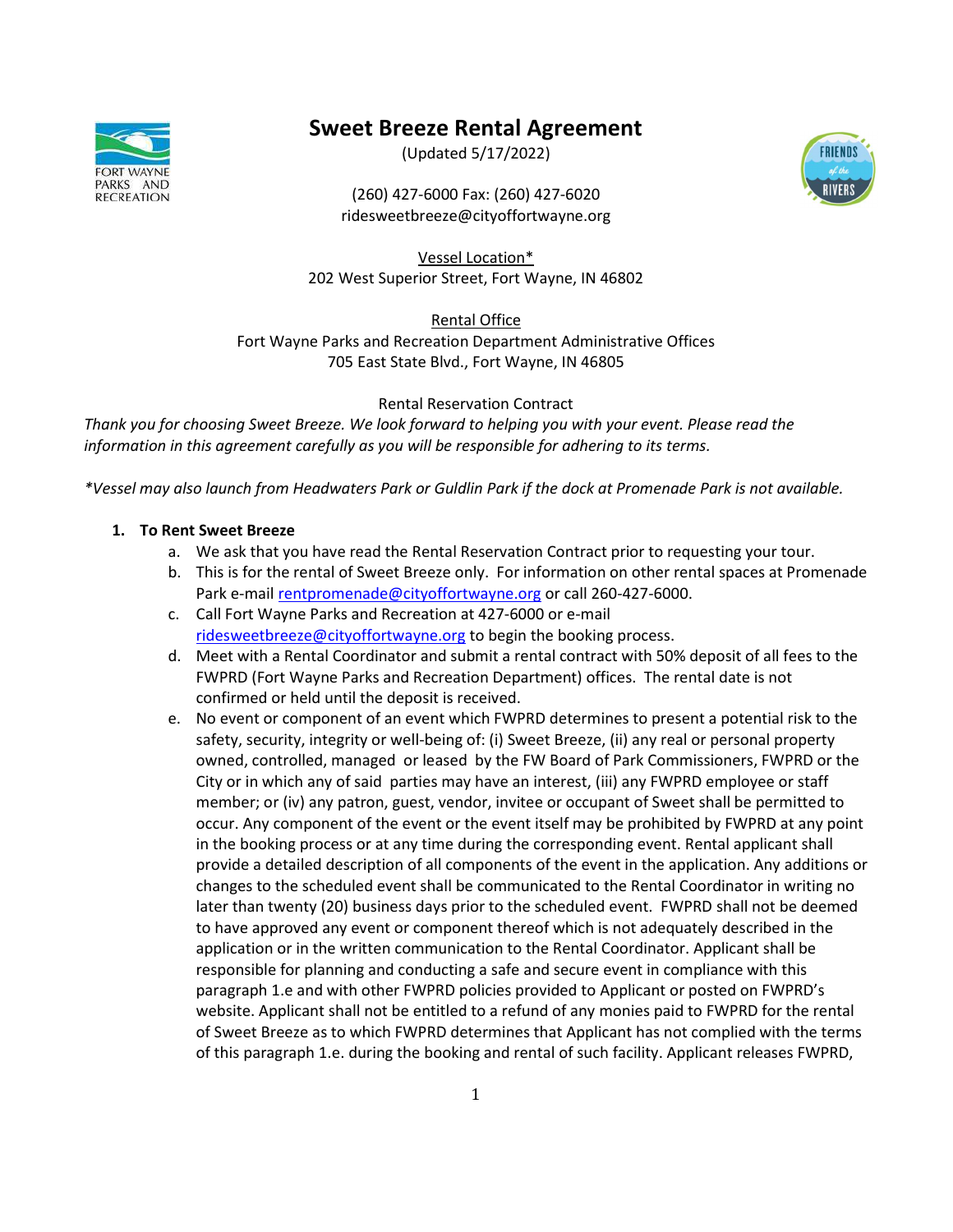the FW Board of Park Commissioners and the City of Fort Wayne from any and all losses and liabilities that may be asserted against Applicant, FWPRD, the FW Board of Park Commissioners or the City of Fort Wayne in connection with FWPRD's determination to reject Applicant's rental application, cancel Applicant's rental contract or cancel the scheduled event at any time prior to or during such event.

- f. Fees which may be charged to the Renter of Sweet Breeze Canal Boat include but are not limited to: facility rental, security, and additional staff. Fees shall be paid by Renter at the time of booking as a condition to booking Sweet Breeze Canal Boat. FWPRD reserves the right to charge additional rental fees during the booking process which are not able to be determined at the time of booking or which result from a change in the components for the scheduled event by Renter or an additional component or components to the scheduled event required by FWPRD. Renter acknowledges and agrees that additional rental fees may be charged to Renter following the scheduled event for early arrival, late tear down and clean-up, damage to Sweet Breeze Canal Boat or other FWPRD and City of Fort Wayne property and other items for which Renter is responsible which cannot be calculated until completion of the scheduled event. Applicant will receive an estimated rental fee quote for the Sweet Breeze Canal Boat following Applicant's submission of the completed Rental Inquiry form, which estimated quote is subject to change in FWPRD's discretion at the time of booking or during the booking process.
- g. See list of rental fees in Appendix A

# 2. Payments

- a. Initial deposit must be made in-person along with completed Rental Reservation Contract at the Ft Wayne Parks and Recreation Main Office: 705 E. State Blvd., Ft. Wayne, IN 46805. Please contact Rental Coordinator to schedule an appointment to do this.
- b. A deposit of 50% of the total fees (rental fee, and any additional fees) is due upon booking. Dates cannot be held without a completed contract and deposit.
- c. Subsequent payments for balances can be made by check to Fort Wayne Parks and Recreation Dept., attn.: Sweet Breeze Rental, 705 East State Blvd., Fort Wayne, IN 46805. Please include a copy of your invoice or rental receipt. For balance inquiries or to pay a balance with a credit card over the phone please call the Main Office at: (260) 427-6000.
- d. Reservations made within 30 days of the rental must be paid in full at the time of the reservation.
- e. Not-for-Profit organizations requesting the weekday non-profit rate must turn in, at the time of deposit, the first two pages of their 990 tax form. We will not be able to process your payment or hold your date until these documents are turned in.

#### 3. Refunds

- a. To cancel a reservation, contact Rental Coordinator at 427-6000 or ridesweetbreeze@cityoffortwayne.org
- b. Refunds shall be granted by the following timeline:
	- i. 1 or more months' notice prior to rental date: Full refund minus 20% of the initial deposit.
	- ii. Transfer to a new date: Transfers may be done if requested more than 1 month before the rental date. There will be a transfer fee of 20% of the initial deposit; subject to availability.
	- iii. River Levels or conditions that do not allow the vessel to operate as determined by FWPRD will be issued a full refund.
	- iv. Refunds will not be issued for inclement weather unless tour is cancelled by FWPRD.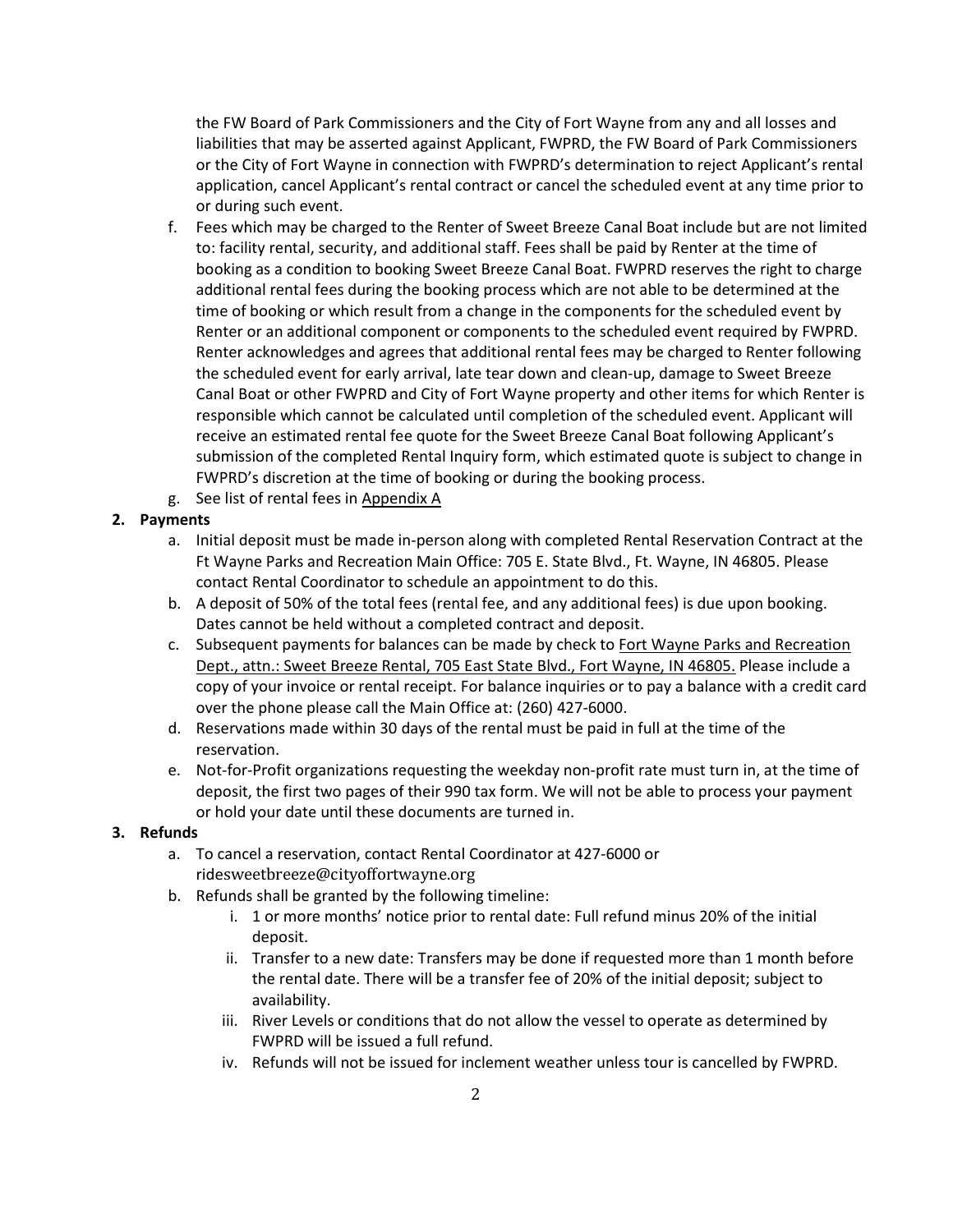# 4. General Park Hours and Information

a. Park will be open to the public 6:00 am until 11:00 pm. No public activity will be allowed before or after this time. Tours will not start before 9:00 am and will end no later than 10:30 pm.

# 5. Event Set-Ups

- a. All event set ups should be drawn up and documented at least two (2) weeks in advance. Layouts and plans should include any special needs.
- b. Final event setups are subject to final written approval by FWPRD staff.

# 6. Food and Beverage

- a. Licensee must select a caterer from the list of Promenade Park house caterers for service of both food and non-alcoholic beverages. (Celebratory cakes only are excluded from this requirement). Licensee shall not bring onto the vessel or Promenade Park any other food or beverages. The Licensee is responsible for the removal of all food and supplies from the vessel and Promenade Park.
- b. The FWPRD requires that the Licensee provide confirmation of the selection of the house caterer at least (2) two weeks before the Event Date.
- c. See Appendix B for additional list of approved vendors for alcohol and food.

# 7. Rules for Catering and the Service of Alcoholic Beverages

- a. All alcoholic beverages must be kept in and consumed on the vessel per State of Indiana Excise laws. Carrying of alcohol in open containers onto the vessel, even if provided in Promenade Park, will not be allowed. All alcohol must be served and consumed on the vessel.
- b. All alcohol service must be provided by Licensed Bartending Services.
- c. Alcohol service will end ("last call") 20 minutes prior to the scheduled ending time of the event.
- d. No alcohol is permitted on a self-serve basis, and bottles may not be left on tables or anywhere else for guests to serve themselves. FWPRD staff and/or security shall have the authority to monitor the bar.
- e. All beverages served at the bar shall be served in plastic cups, plastic containers, or aluminum cans.
- f. Leftover alcohol must be conveyed out of the park at the end of the rental in a sealed container. Alcohol may not be consumed on the dock or in Promenade Park.

#### 8. Security

- a. Security is required for all events serving alcohol or at Rental Coordinators discretion. FWPRD staff schedules all security personnel and reserves the right to require additional officers based on the guest count or type of activity. Security is scheduled beginning one half hour (30 minutes) before the renter's guests arrive, until all guests, vendors, volunteers and renters have left the property.
- b. Amount of necessary security is at the discretion of FWPRD.
- c. Renters may not hire their own security.

#### 9. Housekeeping/Storage

- a. Sweet Breeze Canal Boat does not provide linens, service ware, party supplies, or decorations.
- b. All deliveries should be scheduled to arrive after the setup time begins. All items must be picked up at the end of the event and removed from the vessel. It is the Licensee's responsibility to schedule pick-up times of any items. All items left after the event will be disposed of by the FWPRD at renter's expense.
- c. Sweet Breeze does not provide secure storage space for non-secured areas. Licensee should keep all items in their possession or arrange for on-site security.

#### 10. Music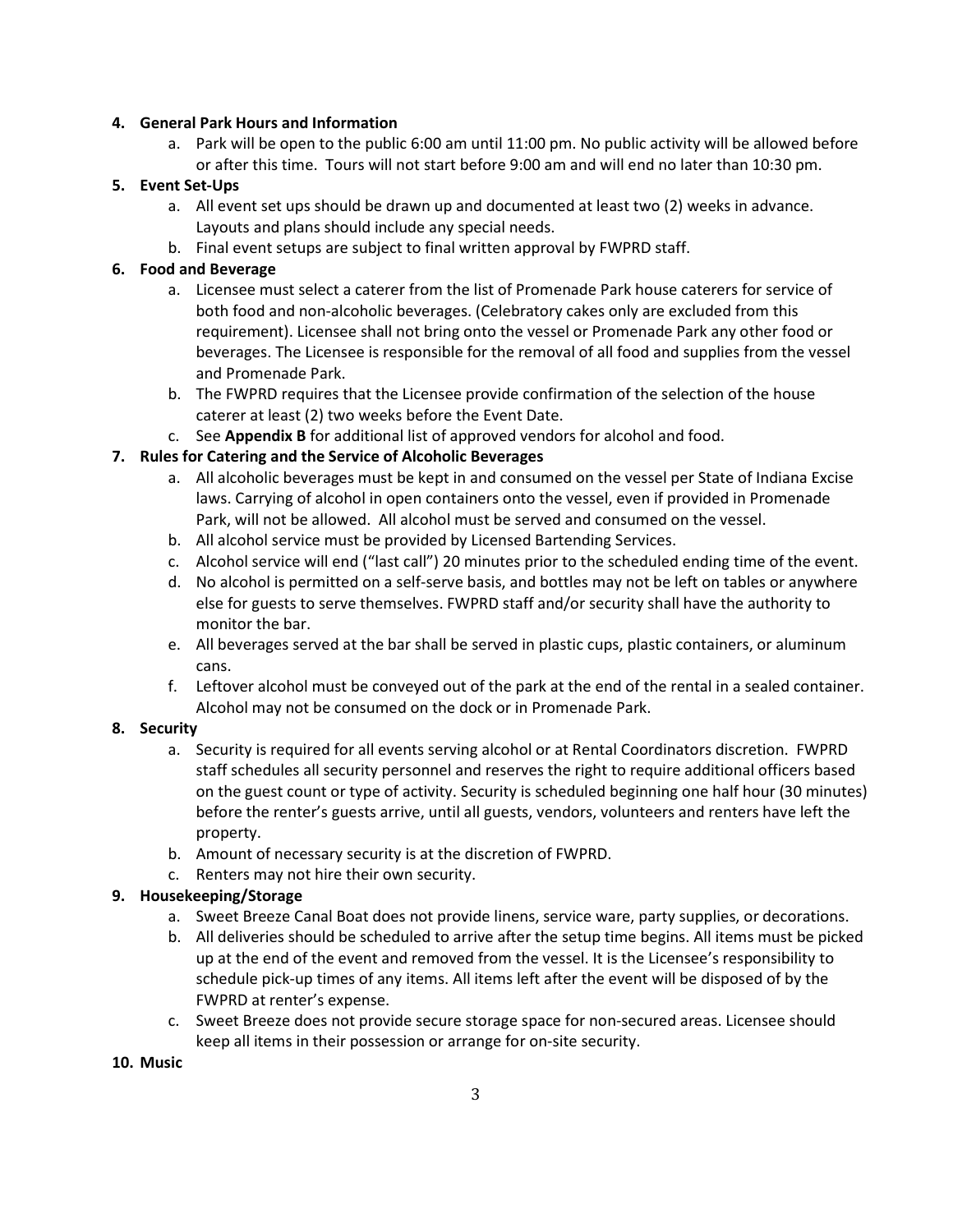a. Permission may be granted to have music and/or to use a PA system throughout an event. FWPRD approval will be based on the time of day requested, the level of impact to the surrounding areas, and the length of use. If approved, the renter is responsible for keeping noise levels within the allowed limits, and terminating the music at the approved time. Noise levels should not disturb adjacent areas or residents. FWPRD reserves the right to alter or cease any performance or music that is significantly disruptive.

# 11. Parking

- a. Promenade Park does not provide reserved parking spaces. There are nearby parking garages, parking lots and meters. Fees vary by time and day of the week.
- b. There is a limited number of handicap spots on the west side of Park Foundation Pavilion. These are not reservable.
- c. Parking is on a first-come, first-served basis and is not reserved for rental groups, rental vendors or anyone else.
- d. There is a marked 30-minute loading zone on the west side of the Park Foundation Pavilion. Rental Coordinator will enforce rules in this zone up to and including use of law enforcement officers, if necessary. Vendors and renters may quickly unload and load their items, but will not be permitted to park in this zone for any reason at any time. Cars left unattended can be ticketed or towed.
- e. Finding parking for guests is the responsibility of the renter. It is recommended to use the downtown parking map provided in the rental packet or at www.visitfortwayne.org
- f. Parking violators will be subject to fines and/or towing at owner's expense, including on evenings and weekends.

# 12. Restrooms

- a. The Sweet Breeze Canal boat has an ADA accessible restroom on the vessel.
- b. There are public restrooms located outside of the south side of Park Foundation Pavilion. These facilities are for use by the pavilion restaurant and general park user.

# 13. General Restrictions

- a. No vehicles, including golf carts, are allowed in the park without written special permission of FWPRD.
- b. No fireworks are permitted on the vessel.
- c. No balloon, fire lanterns or similar releases are allowed.
- d. No helium filled balloons are allowed on the vessel.
- e. No open flames are allowed or anything that is combustible
- f. Battery operated tea light candles, etc. are permitted.
- g. Confetti, table sprinkles, bird seed, glitter, rice, acrylic beads, and flower petals may not be used.
- h. Party Poppers or similar devices are not allowed.
- i. Nails, hooks, tacks, staples or screws are not to be driven into any part of the building or equipment. No decorations, screens or any items may be attached or hung from the ceilings. Alterations of any kind to the vessel or equipment will not be permitted. Nothing may be taped to or attached to the vessel.
- j. Table/Chair Availability and Setups:
	- i. Tables and chairs provided may only be used on the vessel. They may not be moved to the dock or anywhere else in Promenade Park.
- k. Private Tours must be scheduled a minimum of 14 days prior to the event.
- l. Tours requiring security must be scheduled at least 30 days prior to the event.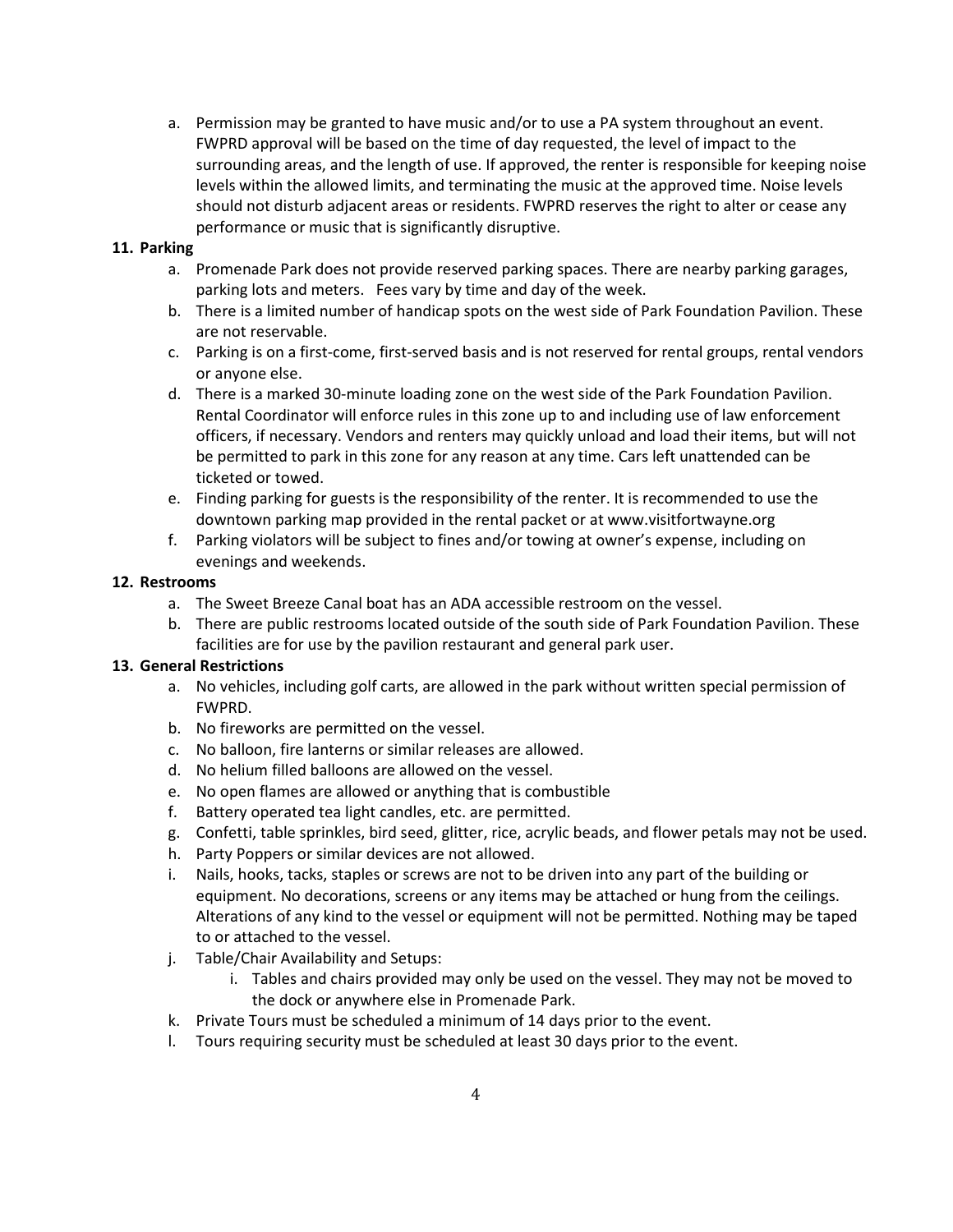m. Permittee shall be required to implement all public safety and security measures deemed necessary by the FWPRD. FWPRD reserves the right to make changes to the tour event.

# 14. Use of Boat Dock

- a. Use of the boat dock is prohibited for set ups, storage, or other activity associated with the Sweet Breeze Canal Boat rental.
- b. Use of the existing Promenade Park Boat Dock (s) may be approved by the Deputy Director or Director.
	- i. Depending on the size and scope of use, special event and other fees may apply.
	- ii. Any temporary dock improvements must be approved by Deputy Director or Director. All associated costs will be paid by the licensee.

#### 15. Additional Fees

- a. Nonprofit rate: Any organization requesting the nonprofit rental rate must provide all requested documentation supporting nonprofit status.
- b. Vending Fees: Any person, organization, or company selling goods or services or engaging in monetary transactions at the invitation or behest of a renter must apply for a daily vending permit for each event they participate in. The vending permit will be reviewed and approved by FWPRD staff. Anyone providing a good or service which would otherwise be withheld but for a donation is considered a vendor and must have a permit. Anyone accepting donations is also considered a vendor. Those who wish to vend must email the Rental Coordinator with all details of their intended activities, including items or services being sold, space needed, logistical details, etc. If approved, vendor will receive confirmation of approval of intended plans via email. Vendor must then print and attach this approval to the FWRPD vending permit application which must be submitted and paid for at the FWPRD Administration building at 705. E. State Blvd. during normal business hours.
- c. Early Set Up or Late tear down/clean up: Any renter who sets up early or stays past their rented time (or their guests, participants, or vendors) will be charged the normal rate for that space which will be rounded up to the whole hour. Renters will also be charged the normal hourly rate for security officers who are required to come early or stay late. Fees will be assessed and billed after event.
- d. Additional FWPRD staff: The scheduling of additional FWPRD event staff is at the discretion of the FWPRD Rental Coordinator. Additional staff may be required for events which are large, logistically complicated, a potential security risk, a potential risk to the park or park patrons, or for specific tasks such as monitoring of, docks, etc. Renter will pay \$25/ hour for each staff person.
- e. Security fees: Security is charged at the market rate which generally \$55/hour per officer on most days and \$75/hour per officer on City of Fort Wayne holidays (subject to availability). If another security vendor is required (at the discretion of FWPRD), renter will pay full fee. Events which have a large attendance will also be assessed fees for fire marshals, at the discretion of FWPRD and FWFD, and will pay market rate.
- f. Damages: Any damages to the park or property will be assessed for all materials, services, and FWPRD staff time (\$50/hour). Fees will be assessed and billed after event.
- 16. Damage/Defacement of Premises: Licensee will not injure, mar, or in any way deface the vessel, grounds, equipment, or furnishings. No nails, wire, hooks, tacks, staples, screws or duct tape will be attached to or driven into any part of the vessel, equipment, or furnishings. Licensee will not make or allow any alterations to the vessel. If any part of the premises is damaged by the act, default, or negligence of Licensee or its agents, employees, patrons, or persons it admits to the premises, or if the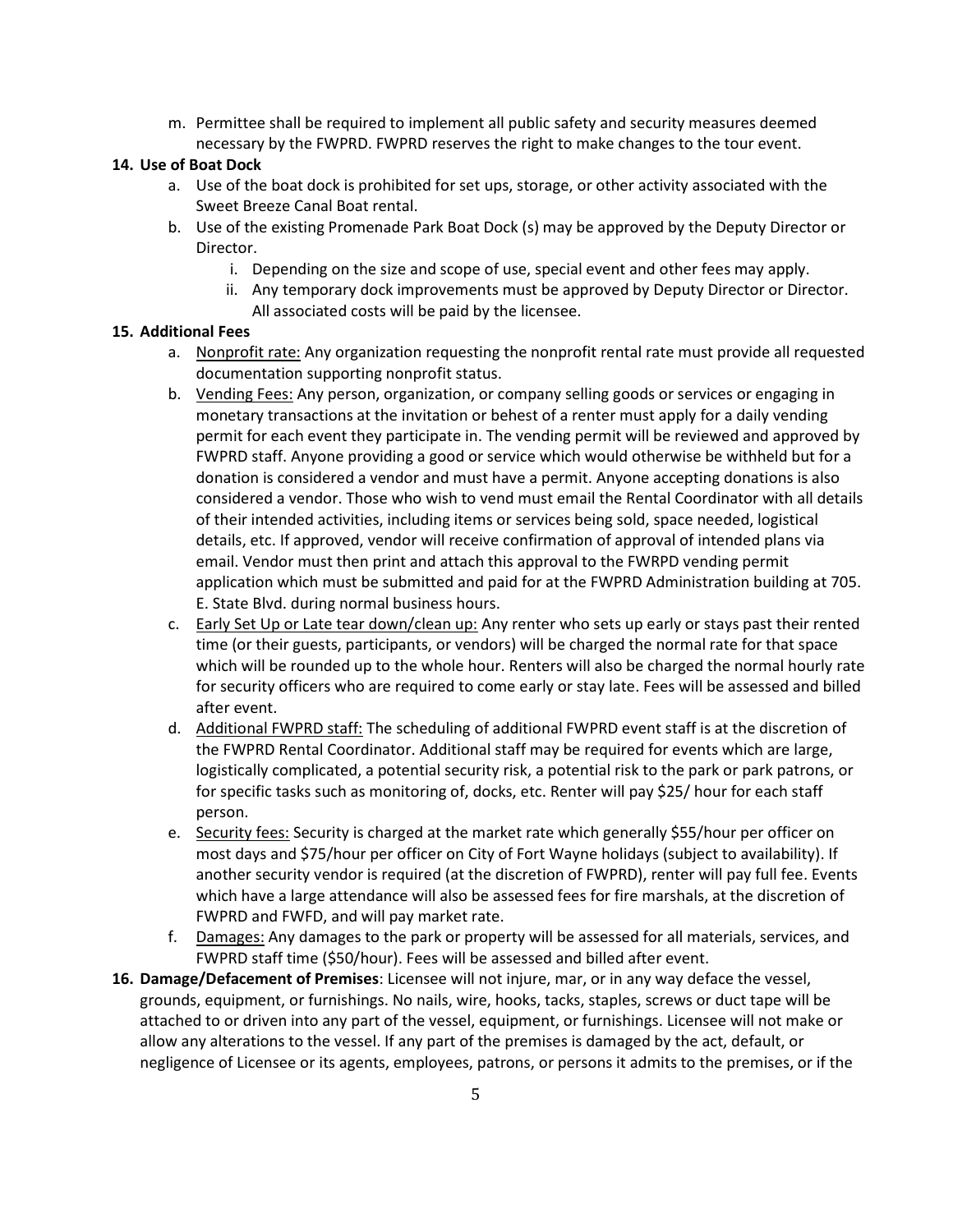premises are in need of excessive cleaning to be determined by the FWPRD due to the Licensee's or its agents' actions, the Licensee shall pay to the Board of Parks Commissioners, upon demand, the sum necessary to restore the premises to its original condition.

- 17. Liability For Property Loss/Personal Injury: The Fort Wayne Parks and Recreation Department, the Board of Parks Commissioners, the City of Fort Wayne and their respective officers, employees, directors, members, agents, departments and divisions neither assumes nor accepts responsibility for any property placed on or about the premises by the Licensee or others on the property at the Licensee's request, property damage, personal injury or death caused by Licensee, its agents, Licensees invitees, or representatives or by any third party relating to any activity, incident, accident or conduct occurring on or about the Sweet Breeze Canal Boat or Promenade Park in connection with or as a result of this Contract. Licensee hereby waives, releases and discharges the Fort Wayne Parks and Recreation Department, the Board of Parks Commissioners, the City of Fort Wayne and their respective officers, employees, directors, members, agents, departments and divisions from and against any and all claims, lawsuits, damages, and actions, arising out of the entry upon, operation, occupancy and use of the Sweet Breeze Canal Boat or Promenade Park by Licensee, its agents, Licensees invitees or representatives for any reason.
- 18. Indemnity: Licensee shall defend, indemnify and hold harmless the Fort Wayne Parks and Recreation Department, the Board of Parks Commissioners, the City of Fort Wayne and their respective officers, employees, directors, members, agents, departments and divisions from any and all demands, damages, liabilities, costs and expenses (including reasonable attorney's fees), judgments, settlements, and penalties of every kind and nature arising directly or indirectly out of Licensee's entry upon, occupancy and/or use of the Sweet Breeze Canal Boat or Promenade Park including, without limitation, damages to property, personal injury or death arising from or claimed to have arisen from any act or omission to act by Licensee or any of its agents, Licensees invitees or representatives while on or about Promenade Park. Licensee shall not settle or compromise any claim, suit, or action, or consent to entry of judgment without the prior written consent of the Fort Wayne Parks and Recreation Department without an unconditional release of all liability by each claimant or plaintiff to Promenade Park.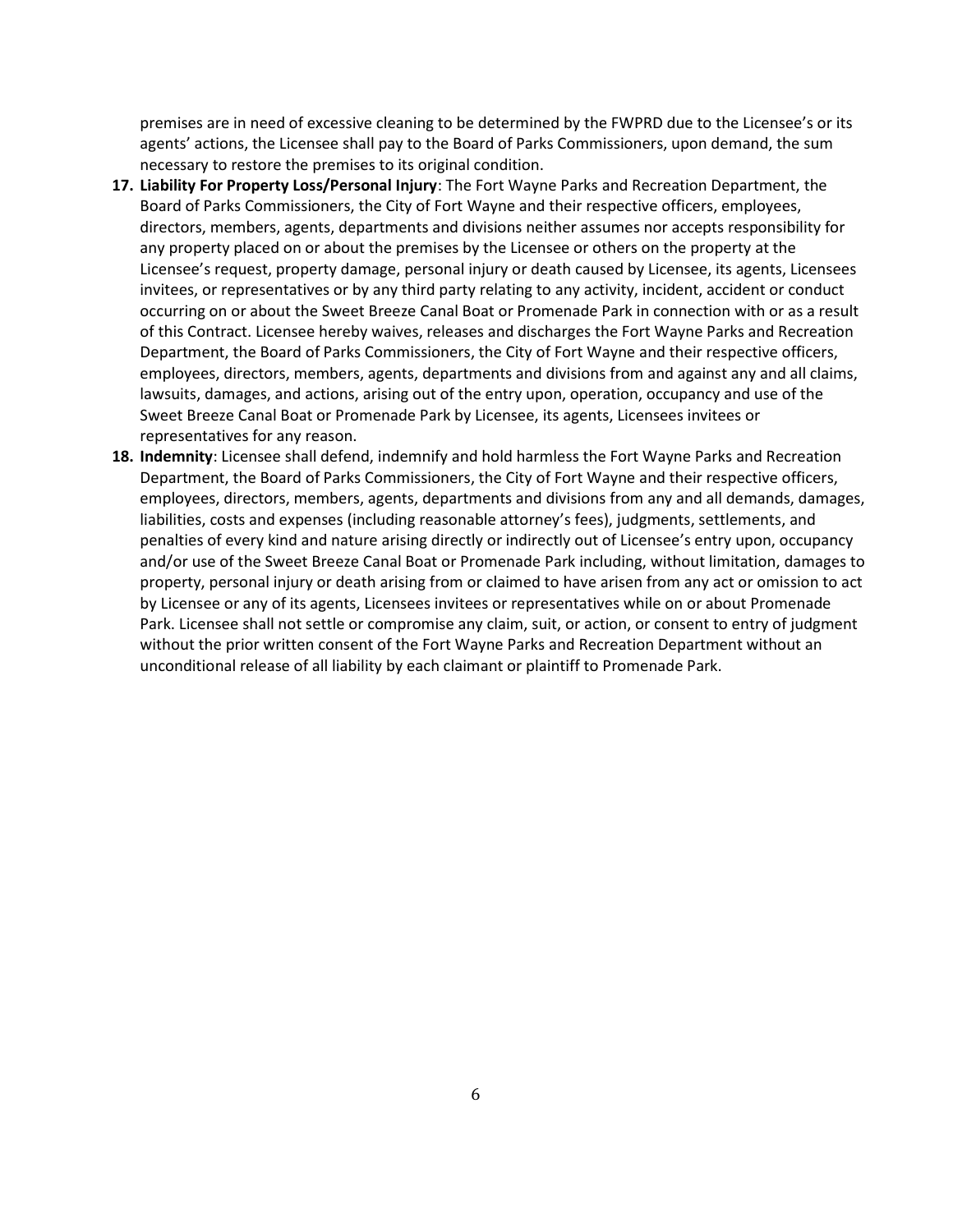# Appendix A-Rental Fees

| <b>Private Tours</b>   | Rate |          | <b>Notes</b>              |
|------------------------|------|----------|---------------------------|
|                        |      |          | Regular Seating,          |
| 90 minutes             |      | 1,400.00 | No Food or Drink          |
| Food/Drink             |      | 150.00   | <b>Cleaning Fee</b>       |
| <b>Additional Hour</b> |      | 400.00   | Per hour                  |
| Custom configurations  |      | 100.00   | <b>Private Tours Only</b> |

| <b>Nonprofit Tours</b> | Monday-Wednesday | <b>Notes</b>              |
|------------------------|------------------|---------------------------|
|                        |                  | Regular Seating,          |
| 90 minutes             | 1,000.00         | No Food or Drink          |
| Food/Drink             | 150.00           | <b>Cleaning Fee</b>       |
| <b>Additional Hour</b> | 400.00           | Per hour                  |
| Custom configurations  | 100.00           | <b>Private Tours Only</b> |

| <b>Non-Prime Private Tours</b> | <b>Mon-Thurs. before 5pm</b> |          | <b>Notes</b>              |
|--------------------------------|------------------------------|----------|---------------------------|
|                                |                              |          | Regular Seating,          |
| 90 minutes                     |                              | 1,000.00 | No Food or Drink          |
| Food/Drink                     |                              | 150.00   | <b>Cleaning Fee</b>       |
| <b>Additional Hour</b>         |                              | 400.00   | Per hour                  |
| Custom configurations          |                              | 100.00   | <b>Private Tours Only</b> |

| Other                      | Rate                                   | <b>Notes</b>         |
|----------------------------|----------------------------------------|----------------------|
|                            |                                        | Use of boat dockside |
| Dockside rental            | \$150/Hour                             | (no food and drink)  |
| Dockside rental Food/Drink | \$150/per rental                       | <b>Cleaning Fee</b>  |
| Damages                    | \$50/labor plus materials and services |                      |

| <b>Catering Fee (paid by caterer)</b> | Rate/Tour |       | <b>Notes</b> |
|---------------------------------------|-----------|-------|--------------|
| 45-minute tour                        |           | 25.00 |              |
| 90-minute tour                        |           | 50.00 |              |

| <b>Security Fee</b>                     | <b>Hourly Rate</b> |       | notes                     |
|-----------------------------------------|--------------------|-------|---------------------------|
|                                         |                    |       | For tours with alcohol or |
| Security Fee - regular rate per officer |                    |       | as determined by          |
| (or market rate)                        |                    | 45.00 | FWPRD                     |
| Security Fee - holiday rate per officer |                    |       |                           |
| (or market rate)                        |                    | 65.00 |                           |